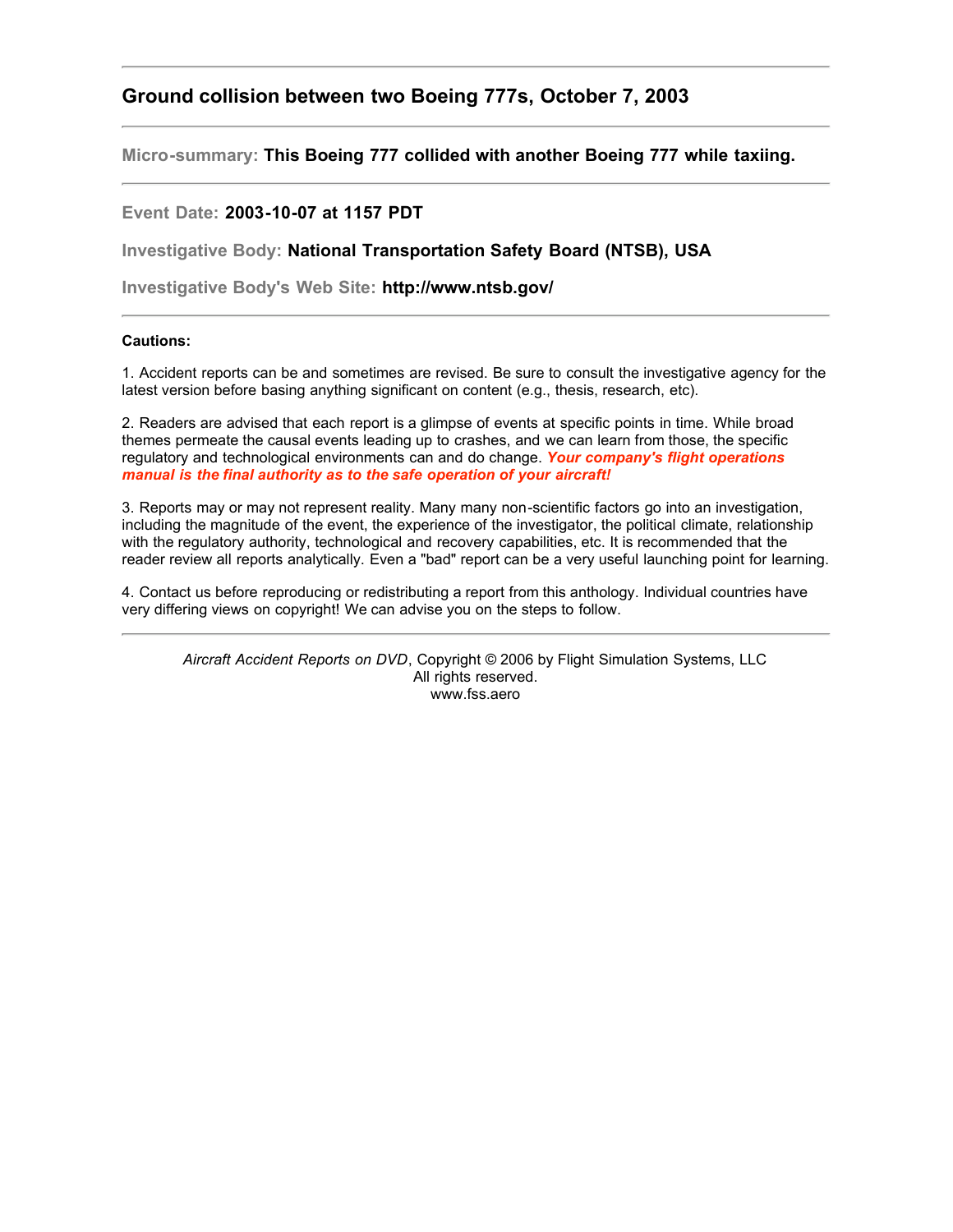| <b>FACTUAL REPORT</b><br>Most Critical Injury: None<br>Occurrence Date: 10/07/2003<br>AVIATION<br>Occurrence Type: Accident<br>Investigated By: NTSB<br>Location/Time<br><b>Nearest City/Place</b><br>Local Time<br>Time Zone<br><b>State</b><br>Zip Code<br>CA<br>San Francisco<br>94066<br>1157<br><b>PDT</b><br>Distance From Landing Facility:<br>Direction From Airport:<br>Airport Proximity: On Airport<br><b>Aircraft Information Summary</b><br>Aircraft Manufacturer<br>Model/Series<br>Type of Aircraft<br>Boeing<br>777-22B<br>Airplane<br>Air Medical Transport Flight: No<br>Sightseeing Flight: No<br>Narrative<br>Brief narrative statement of facts, conditions and circumstances pertinent to the accident/incident:<br>1.1 HISTORY OF FLIGHT<br>On October 7, 2003, at 1157 Pacific daylight time, a Boeing 777-281, JA709A, operated as flight<br>NH007 by All Nippon Airways (ANA), collided on the ground with a Boeing 777-22B, N222UA, operated<br>by United Airlines (UAL) as flight UA809, at San Francisco International Airport, San Francisco,<br>Both airplanes were substantially damaged. Flight UA809 was operating under the<br>California.<br>provisions of 14 CFR Part 121, and NH007 was operating under the provisions of 14 CFR Part 129.<br>Flight NH007 was taxing for departure on a nonstop international flight to Narita International<br>Airport, Tokyo, Japan, while UA809 was being pushed back for departure on a nonstop international<br>flight to Kansai International Airport, Osaka, Japan.<br>No injuries were sustained by either<br>crews or passengers. Visual meteorological conditions prevailed, and instrument flight<br>airplanes'<br>rules (IFR) flight plans had been filed.<br>Flight NH007, while taxing outbound on taxiway A behind gate G-102, contacted the right outboard<br>wing section of UA809 with its right wing tip. Flight UA809, at gate G-102, was undergoing a push<br>back operation and was under the control of the tractor operator. Both airplanes were halted and<br>towed to their respective passenger gates where the passengers deplaned.<br>A statement provided by the first officer of NH007 said that he saw a possible conflict and was<br>maneuvering the airplane slightly to the left on the taxiway, away from UA809 to provide more<br>clearance, when the wing tip contact occurred. None of the pilots on NH007 could visually see<br>their airplane's wing tips from the cockpit.<br>The United Airlines ground crew consisted of a tug driver and a wing walker on the left side of<br>Statements provided by the flight crew of UA809 reported that the United Airlines flight<br>UA809.<br>crew and push back tractor driver saw NH007 approach their position and they expressed some concern<br>about possible clearance issues. The tractor driver halted the push back operation just before the<br>collision.<br>1.5 PERSONNEL<br>The All Nippon Airways crew consisted of three pilots. The captain, who possessed an airline<br>transport pilot certificate, a Boeing 777 type rating, and had accumulated 6,600 total hours of<br>flight time, was in the left seat. The captain was not at the controls. The first officer, who<br>possessed an airline transport pilot certificate, a Boeing 777 type rating, and had accumulated<br>6,127 total flight hours, was in the right seat. The first officer was the pilot at the controls. | <b>National Transportation Safety Board</b> |  |  | NTSB ID: LAX04LA007A |  | Aircraft Registration Number: N222UA |  |  |  |  |
|---------------------------------------------------------------------------------------------------------------------------------------------------------------------------------------------------------------------------------------------------------------------------------------------------------------------------------------------------------------------------------------------------------------------------------------------------------------------------------------------------------------------------------------------------------------------------------------------------------------------------------------------------------------------------------------------------------------------------------------------------------------------------------------------------------------------------------------------------------------------------------------------------------------------------------------------------------------------------------------------------------------------------------------------------------------------------------------------------------------------------------------------------------------------------------------------------------------------------------------------------------------------------------------------------------------------------------------------------------------------------------------------------------------------------------------------------------------------------------------------------------------------------------------------------------------------------------------------------------------------------------------------------------------------------------------------------------------------------------------------------------------------------------------------------------------------------------------------------------------------------------------------------------------------------------------------------------------------------------------------------------------------------------------------------------------------------------------------------------------------------------------------------------------------------------------------------------------------------------------------------------------------------------------------------------------------------------------------------------------------------------------------------------------------------------------------------------------------------------------------------------------------------------------------------------------------------------------------------------------------------------------------------------------------------------------------------------------------------------------------------------------------------------------------------------------------------------------------------------------------------------------------------------------------------------------------------------------------------------------------------------------------------------------------------------------------------------------------------------------------------------------------------------------------------------------------------------------------------------------------------------------------------------------------------------------------------------------------------------------------------------------------------------------------------------------------------------------|---------------------------------------------|--|--|----------------------|--|--------------------------------------|--|--|--|--|
|                                                                                                                                                                                                                                                                                                                                                                                                                                                                                                                                                                                                                                                                                                                                                                                                                                                                                                                                                                                                                                                                                                                                                                                                                                                                                                                                                                                                                                                                                                                                                                                                                                                                                                                                                                                                                                                                                                                                                                                                                                                                                                                                                                                                                                                                                                                                                                                                                                                                                                                                                                                                                                                                                                                                                                                                                                                                                                                                                                                                                                                                                                                                                                                                                                                                                                                                                                                                                                                               |                                             |  |  |                      |  |                                      |  |  |  |  |
|                                                                                                                                                                                                                                                                                                                                                                                                                                                                                                                                                                                                                                                                                                                                                                                                                                                                                                                                                                                                                                                                                                                                                                                                                                                                                                                                                                                                                                                                                                                                                                                                                                                                                                                                                                                                                                                                                                                                                                                                                                                                                                                                                                                                                                                                                                                                                                                                                                                                                                                                                                                                                                                                                                                                                                                                                                                                                                                                                                                                                                                                                                                                                                                                                                                                                                                                                                                                                                                               |                                             |  |  |                      |  |                                      |  |  |  |  |
|                                                                                                                                                                                                                                                                                                                                                                                                                                                                                                                                                                                                                                                                                                                                                                                                                                                                                                                                                                                                                                                                                                                                                                                                                                                                                                                                                                                                                                                                                                                                                                                                                                                                                                                                                                                                                                                                                                                                                                                                                                                                                                                                                                                                                                                                                                                                                                                                                                                                                                                                                                                                                                                                                                                                                                                                                                                                                                                                                                                                                                                                                                                                                                                                                                                                                                                                                                                                                                                               |                                             |  |  |                      |  |                                      |  |  |  |  |
|                                                                                                                                                                                                                                                                                                                                                                                                                                                                                                                                                                                                                                                                                                                                                                                                                                                                                                                                                                                                                                                                                                                                                                                                                                                                                                                                                                                                                                                                                                                                                                                                                                                                                                                                                                                                                                                                                                                                                                                                                                                                                                                                                                                                                                                                                                                                                                                                                                                                                                                                                                                                                                                                                                                                                                                                                                                                                                                                                                                                                                                                                                                                                                                                                                                                                                                                                                                                                                                               |                                             |  |  |                      |  |                                      |  |  |  |  |
|                                                                                                                                                                                                                                                                                                                                                                                                                                                                                                                                                                                                                                                                                                                                                                                                                                                                                                                                                                                                                                                                                                                                                                                                                                                                                                                                                                                                                                                                                                                                                                                                                                                                                                                                                                                                                                                                                                                                                                                                                                                                                                                                                                                                                                                                                                                                                                                                                                                                                                                                                                                                                                                                                                                                                                                                                                                                                                                                                                                                                                                                                                                                                                                                                                                                                                                                                                                                                                                               |                                             |  |  |                      |  |                                      |  |  |  |  |
|                                                                                                                                                                                                                                                                                                                                                                                                                                                                                                                                                                                                                                                                                                                                                                                                                                                                                                                                                                                                                                                                                                                                                                                                                                                                                                                                                                                                                                                                                                                                                                                                                                                                                                                                                                                                                                                                                                                                                                                                                                                                                                                                                                                                                                                                                                                                                                                                                                                                                                                                                                                                                                                                                                                                                                                                                                                                                                                                                                                                                                                                                                                                                                                                                                                                                                                                                                                                                                                               |                                             |  |  |                      |  |                                      |  |  |  |  |
|                                                                                                                                                                                                                                                                                                                                                                                                                                                                                                                                                                                                                                                                                                                                                                                                                                                                                                                                                                                                                                                                                                                                                                                                                                                                                                                                                                                                                                                                                                                                                                                                                                                                                                                                                                                                                                                                                                                                                                                                                                                                                                                                                                                                                                                                                                                                                                                                                                                                                                                                                                                                                                                                                                                                                                                                                                                                                                                                                                                                                                                                                                                                                                                                                                                                                                                                                                                                                                                               |                                             |  |  |                      |  |                                      |  |  |  |  |
|                                                                                                                                                                                                                                                                                                                                                                                                                                                                                                                                                                                                                                                                                                                                                                                                                                                                                                                                                                                                                                                                                                                                                                                                                                                                                                                                                                                                                                                                                                                                                                                                                                                                                                                                                                                                                                                                                                                                                                                                                                                                                                                                                                                                                                                                                                                                                                                                                                                                                                                                                                                                                                                                                                                                                                                                                                                                                                                                                                                                                                                                                                                                                                                                                                                                                                                                                                                                                                                               |                                             |  |  |                      |  |                                      |  |  |  |  |
|                                                                                                                                                                                                                                                                                                                                                                                                                                                                                                                                                                                                                                                                                                                                                                                                                                                                                                                                                                                                                                                                                                                                                                                                                                                                                                                                                                                                                                                                                                                                                                                                                                                                                                                                                                                                                                                                                                                                                                                                                                                                                                                                                                                                                                                                                                                                                                                                                                                                                                                                                                                                                                                                                                                                                                                                                                                                                                                                                                                                                                                                                                                                                                                                                                                                                                                                                                                                                                                               |                                             |  |  |                      |  |                                      |  |  |  |  |
|                                                                                                                                                                                                                                                                                                                                                                                                                                                                                                                                                                                                                                                                                                                                                                                                                                                                                                                                                                                                                                                                                                                                                                                                                                                                                                                                                                                                                                                                                                                                                                                                                                                                                                                                                                                                                                                                                                                                                                                                                                                                                                                                                                                                                                                                                                                                                                                                                                                                                                                                                                                                                                                                                                                                                                                                                                                                                                                                                                                                                                                                                                                                                                                                                                                                                                                                                                                                                                                               |                                             |  |  |                      |  |                                      |  |  |  |  |
|                                                                                                                                                                                                                                                                                                                                                                                                                                                                                                                                                                                                                                                                                                                                                                                                                                                                                                                                                                                                                                                                                                                                                                                                                                                                                                                                                                                                                                                                                                                                                                                                                                                                                                                                                                                                                                                                                                                                                                                                                                                                                                                                                                                                                                                                                                                                                                                                                                                                                                                                                                                                                                                                                                                                                                                                                                                                                                                                                                                                                                                                                                                                                                                                                                                                                                                                                                                                                                                               |                                             |  |  |                      |  |                                      |  |  |  |  |
|                                                                                                                                                                                                                                                                                                                                                                                                                                                                                                                                                                                                                                                                                                                                                                                                                                                                                                                                                                                                                                                                                                                                                                                                                                                                                                                                                                                                                                                                                                                                                                                                                                                                                                                                                                                                                                                                                                                                                                                                                                                                                                                                                                                                                                                                                                                                                                                                                                                                                                                                                                                                                                                                                                                                                                                                                                                                                                                                                                                                                                                                                                                                                                                                                                                                                                                                                                                                                                                               |                                             |  |  |                      |  |                                      |  |  |  |  |
| The third pilot was a relief pilot, designated as a captain, and possessed an airline transport<br>pilot certificate, a Boeing 777 type rating, and had accumulated 8,759 hours of total flight time,<br>was in the observers seat.                                                                                                                                                                                                                                                                                                                                                                                                                                                                                                                                                                                                                                                                                                                                                                                                                                                                                                                                                                                                                                                                                                                                                                                                                                                                                                                                                                                                                                                                                                                                                                                                                                                                                                                                                                                                                                                                                                                                                                                                                                                                                                                                                                                                                                                                                                                                                                                                                                                                                                                                                                                                                                                                                                                                                                                                                                                                                                                                                                                                                                                                                                                                                                                                                           |                                             |  |  |                      |  |                                      |  |  |  |  |
| FACTUAL REPORT - AVIATION<br>Page 1                                                                                                                                                                                                                                                                                                                                                                                                                                                                                                                                                                                                                                                                                                                                                                                                                                                                                                                                                                                                                                                                                                                                                                                                                                                                                                                                                                                                                                                                                                                                                                                                                                                                                                                                                                                                                                                                                                                                                                                                                                                                                                                                                                                                                                                                                                                                                                                                                                                                                                                                                                                                                                                                                                                                                                                                                                                                                                                                                                                                                                                                                                                                                                                                                                                                                                                                                                                                                           |                                             |  |  |                      |  |                                      |  |  |  |  |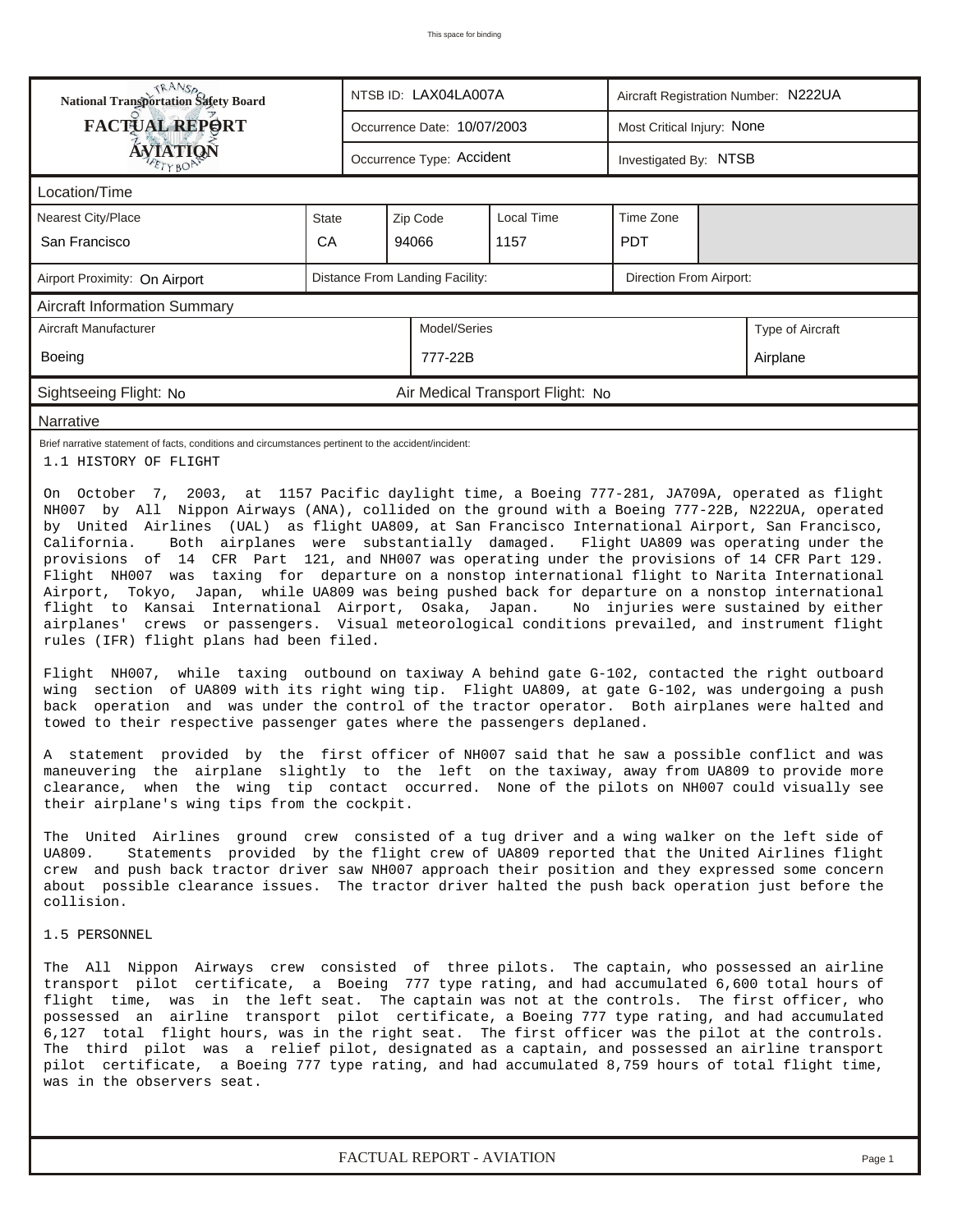| <b>National Transportation Safety Board</b> | NTSB ID: LAX04LA007A        |  |
|---------------------------------------------|-----------------------------|--|
| <b>FACTUAL REPORT</b>                       | Occurrence Date: 10/07/2003 |  |
|                                             | Occurrence Type: Accident   |  |
|                                             |                             |  |

## *Narrative (Continued)*

The United Airlines flight crew consisted of three pilots. The captain possessed an airline transport pilot certificate, a Boeing 777 type rating, and had accumulated 12,724 total hours of flight time, and was in the left seat. The first officer possessed an airline transport pilot certificate, a Boeing 777 type rating, and had accumulated 6,641 total flight time, and was in the right seat. A relief pilot was also present and seated on the flight deck.

The United Airlines push back crew consisted of the tug driver and a wing walker. A review of the push back crews' training records revealed that the tug driver was last signed off as qualified to dispatch and receive aircraft on June 8, 2003. The wing walker was signed off as qualified for wing walking duties on June 25, 2003.

The ramp tower controller had been working the "G" ramp for all of 2003 and had spent about half his time working that area during 2002. No records were located that documented ramp tower controller training or certification.

## 1.9 COMMUNICATIONS

The ramp tower controls aircraft movement in the G-Terminal nonmovement area and is operated by United Airlines. Spot 10 is the location on taxiway A, adjacent to the G-ramp area, where the switch from the ramp tower control to SFO ground control is made.

Review of the ramp tower communication tape revealed that at 11:46:18, NH007 requested and was approved for the push back from gate G-95. At 11:53:56, ramp tower cleared NH007 to spot 10. At 11:54:06, UA809 requested its push back from G-102; ramp tower said that they would call UA809 back in 1 minute. At 11:54:36, ramp tower cleared UA809 for the push back. Notably, there was no comment or caution to either airplane concerning oncoming taxi traffic or a push back operation at G-102 by the ramp tower controller. At 11:56:28, UA809 called the ramp tower requesting fire trucks.

Review of the San Francisco Air Traffic Control Tower (SFOATCT) communications tape revealed that 1 minute 20 seconds prior to the wing tip collision (about 11:55:08), NH007 requested taxi clearance from SFO ground control.

### 1.11 FLIGHT RECORDERS

## 1.11.1 NH007

The flight data recorders were operating at the time of the accident. The airplane's Digital Flight Data Recorder (DFDR) and Digital Cockpit Voice Recorder (DCVR) were removed from the airplane and sent directly to the National Transportation Safety Board Vehicle Recorder laboratory for analysis. A Safety Board specialist plotted the last 19.3 minutes of the airplane's operation for engine performance, thrust, ground speed, heading, brake pressure, and weight on wheels switches. The plot showed that left wheel brake pressure was applied, and a corresponding heading change of about 5 degrees to the north occurred just prior to the collision. The flight data recorder and cockpit voice recorder factual reports are included in the official docket of this accident.

## 1.11.2 UA809

The airplane's Digital Flight Data Recorder (DFDR) and Digital Cockpit Voice Recorder (DCVR) were removed from the airplane and sent directly to the Safety Board Vehicle Recorder laboratory for analysis. No pertinent data was recovered by the DFDR or the DCVR because these units were not energized at the time of the collision. The flight data recorder and cockpit voice recorder factual reports are included in the official docket of this accident.

*FACTUAL REPORT - AVIATION Page 1a*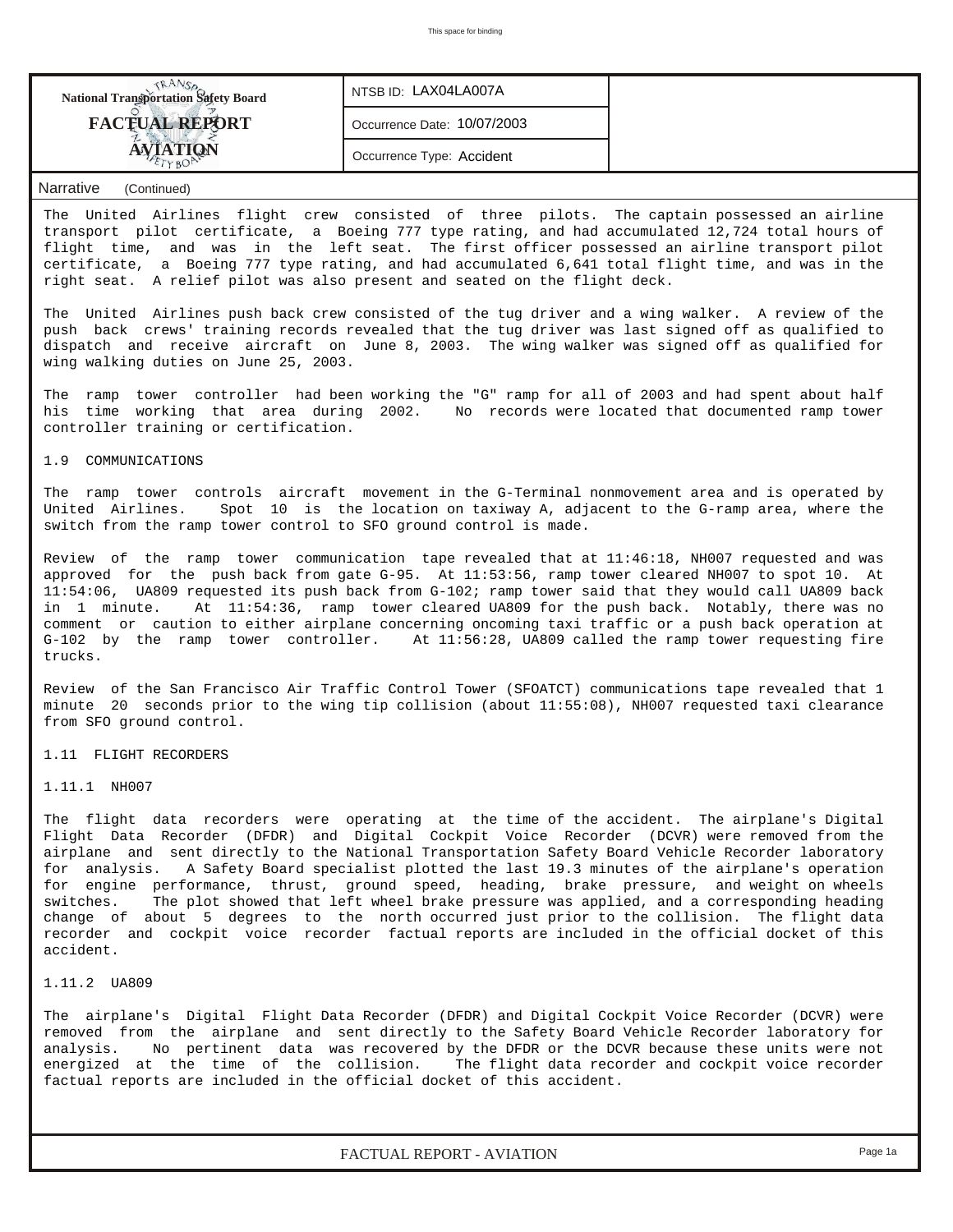| <b>NANSA</b><br>National Transportation Safety Board |  |
|------------------------------------------------------|--|
| <b>FACTUAL REPORT</b>                                |  |
| <b>TYRON</b>                                         |  |

*NTSB ID:* LAX04LA007A

*Occurrence Date:* 10/07/2003

*Occurrence Type:* Accident

*Narrative (Continued)*

### 1.18 ADDITIONAL INFORMATION

## 1.18.1 San Francisco Airport Information

The nonmovement area surrounding the G terminal is under the control of a local control tower operated by United Airlines. The transfer of ground control from SFOATCT to the ramp tower for an aircraft arriving or departing the G terminal is Spot 10. Spot 10 is where the G-ramp intersects taxiway A and is a designated point where ground control authority is exchanged. Gate G-102 is the closest terminal gate to Spot 10 and is along the southern boundary of taxiway A.

### 1.18.2 UA809 Wing Walker/Guide Person

United Airlines push back procedures requires a "2 Person Pushback." This is accomplished using a wing walker or guide person in addition to the push back tractor driver. Additional wing walkers or guide persons may be added depending on the circumstances, such as, gate logistics, aircraft type, and weather. According to United Airlines procedural documents, the tractor driver is the person in charge of the dispatch and holds the ultimate responsibility for a safe dispatch.

One wing walker was assigned to UA809 and he was on station on the left side of the airplane. In his written statement, he said that while UA809 was being pushed back he was blocking traffic when he noticed UA809 stop. He then noticed NH007 approach on the other side, then heard a noise, and witnessed debris fall to the ground.

1.18.3 Boeing 777 Ground Maneuvering Characteristics

Depicted in Boeing's 777 Airplane Characteristics for Airport Planning document (D6-58329), 4.0 - Ground Maneuvering; when the airplane is in a ground turn the outboard wing tip of the Boeing 777 will continue to translate radially some distance beyond the original wing tip position depending on the angle imparted on the nose wheel.

## 1.18.4 Ramp Tower Responsibilities

A Memorandum of Understanding (MOU) between the Federal Aviation Administration "San Francisco Air Traffic Control Tower" (SFOATCT) and the San Francisco Terminal Equipment Co (SFOTEC), dated August 15, 2000, states that SFOTEC shall be the controlling agency for all boarding area "A" and "G" aircraft gates and direct departing aircraft to spots 1 or 10. San Francisco International Airport, Airport Operations Bulletins 00-04-AOB (July 31, 2000), 01-04-AOB (August 7, 2001), and 03-03-AOB (January 17, 2003) were issued in support of nonmovement ramp tower operations.

## 1.18.5 Surveillance Video

Examination of airport surveillance video recordings revealed the preimpact movement of the airplanes; however, the collision of the wing tips occurred outside the camera's field of view. A copy of the video is included in the official docket of this accident.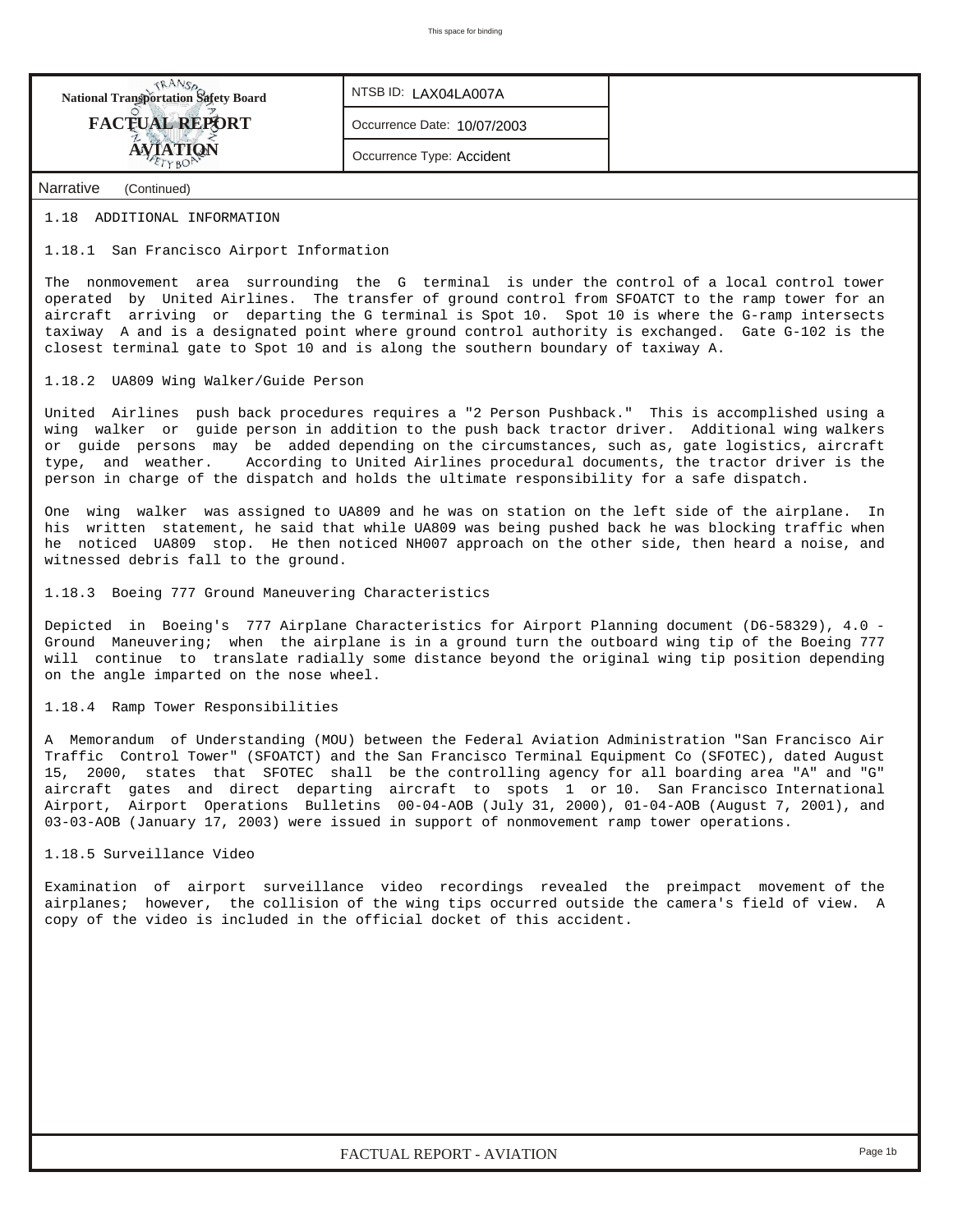| <b>National Transportation Safety Board</b>                                  |                                                 | NTSB ID: LAX04LA007A     |                                                       |                                                                       |             |           |                                      |  |                           |                      |                   |  |
|------------------------------------------------------------------------------|-------------------------------------------------|--------------------------|-------------------------------------------------------|-----------------------------------------------------------------------|-------------|-----------|--------------------------------------|--|---------------------------|----------------------|-------------------|--|
| FACTUAL REPORT                                                               |                                                 |                          |                                                       | Occurrence Date: 10/07/2003                                           |             |           |                                      |  |                           |                      |                   |  |
| <b>AVIATION</b>                                                              |                                                 |                          |                                                       | Occurrence Type: Accident                                             |             |           |                                      |  |                           |                      |                   |  |
| Landing Facility/Approach Information                                        |                                                 |                          |                                                       |                                                                       |             |           |                                      |  |                           |                      |                   |  |
| <b>Airport Name</b>                                                          | Airport ID:                                     | <b>Airport Elevation</b> |                                                       |                                                                       | Runway Used |           | Runway Length                        |  | Runway Width              |                      |                   |  |
| San Francisco International<br><b>KSFO</b>                                   |                                                 |                          |                                                       | 13 Ft. MSL                                                            |             | <b>NA</b> |                                      |  |                           |                      |                   |  |
| Runway Surface Type: Asphalt                                                 |                                                 |                          |                                                       |                                                                       |             |           |                                      |  |                           |                      |                   |  |
| Runway Surface Condition: Dry                                                |                                                 |                          |                                                       |                                                                       |             |           |                                      |  |                           |                      |                   |  |
| Type Instrument Approach: NONE                                               |                                                 |                          |                                                       |                                                                       |             |           |                                      |  |                           |                      |                   |  |
| VFR Approach/Landing: None                                                   |                                                 |                          |                                                       |                                                                       |             |           |                                      |  |                           |                      |                   |  |
| Aircraft Information                                                         |                                                 |                          |                                                       |                                                                       |             |           |                                      |  |                           |                      |                   |  |
| Aircraft Manufacturer<br>Boeing                                              |                                                 |                          | 777-22B                                               | Model/Series                                                          |             |           |                                      |  | 30553                     | <b>Serial Number</b> |                   |  |
| Airworthiness Certificate(s): Transport                                      |                                                 |                          |                                                       |                                                                       |             |           |                                      |  |                           |                      |                   |  |
| Landing Gear Type: Retractable - Tricycle                                    |                                                 |                          |                                                       |                                                                       |             |           |                                      |  |                           |                      |                   |  |
| Homebuilt Aircraft? No                                                       | Certified Max Gross Wt.<br>Number of Seats: 253 |                          |                                                       |                                                                       |             |           | 535000 LBS                           |  |                           | Number of Engines: 2 |                   |  |
| Engine Type:<br>Turbo Fan                                                    |                                                 |                          |                                                       | Engine Manufacturer:<br>Model/Series:<br><b>Pratt Whitney</b><br>4090 |             |           |                                      |  | Rated Power:<br>90000 LBS |                      |                   |  |
| - Aircraft Inspection Information                                            |                                                 |                          |                                                       |                                                                       |             |           |                                      |  |                           |                      |                   |  |
| Type of Last Inspection                                                      |                                                 |                          | Date of Last Inspection<br>Time Since Last Inspection |                                                                       |             |           |                                      |  |                           | Airframe Total Time  |                   |  |
| <b>Continuous Airworthiness</b>                                              |                                                 |                          | 07/2003                                               | 964.6 Hours                                                           |             |           |                                      |  |                           |                      | 8627 Hours        |  |
| - Emergency Locator Transmitter (ELT) Information                            |                                                 |                          |                                                       |                                                                       |             |           |                                      |  |                           |                      |                   |  |
| ELT Installed?                                                               | <b>ELT Operated?</b>                            |                          |                                                       |                                                                       |             |           | ELT Aided in Locating Accident Site? |  |                           |                      |                   |  |
| Owner/Operator Information                                                   |                                                 |                          |                                                       |                                                                       |             |           |                                      |  |                           |                      |                   |  |
| Registered Aircraft Owner                                                    |                                                 |                          |                                                       | <b>Street Address</b><br>299 S Main St, 12th Floor                    |             |           |                                      |  |                           |                      |                   |  |
| Wells Fargo Bank Northwest                                                   |                                                 |                          | State<br>City                                         |                                                                       |             |           |                                      |  |                           |                      | Zip Code          |  |
|                                                                              |                                                 |                          |                                                       | UT<br>84111<br>Salt Lake City<br><b>Street Address</b>                |             |           |                                      |  |                           |                      |                   |  |
| Operator of Aircraft                                                         |                                                 |                          |                                                       | 8550 W Bryn Mawr Ave                                                  |             |           |                                      |  |                           |                      |                   |  |
| UNITED AIRLINES INC                                                          |                                                 |                          |                                                       | <b>State</b><br>City<br>IL<br>Chicago                                 |             |           |                                      |  |                           |                      | Zip Code<br>60666 |  |
| Operator Designator Code: UALA<br><b>Operator Does Business As:</b>          |                                                 |                          |                                                       |                                                                       |             |           |                                      |  |                           |                      |                   |  |
| - Type of U.S. Certificate(s) Held:                                          |                                                 |                          |                                                       |                                                                       |             |           |                                      |  |                           |                      |                   |  |
| Air Carrier Operating Certificate(s): Flag Carrier/Domestic                  |                                                 |                          |                                                       |                                                                       |             |           |                                      |  |                           |                      |                   |  |
| Operating Certificate:<br>Operator Certificate:                              |                                                 |                          |                                                       |                                                                       |             |           |                                      |  |                           |                      |                   |  |
| Regulation Flight Conducted Under: Part 121: Air Carrier                     |                                                 |                          |                                                       |                                                                       |             |           |                                      |  |                           |                      |                   |  |
| Type of Flight Operation Conducted: Scheduled; International; Passenger Only |                                                 |                          |                                                       |                                                                       |             |           |                                      |  |                           |                      |                   |  |
| FACTUAL REPORT - AVIATION<br>Page 2                                          |                                                 |                          |                                                       |                                                                       |             |           |                                      |  |                           |                      |                   |  |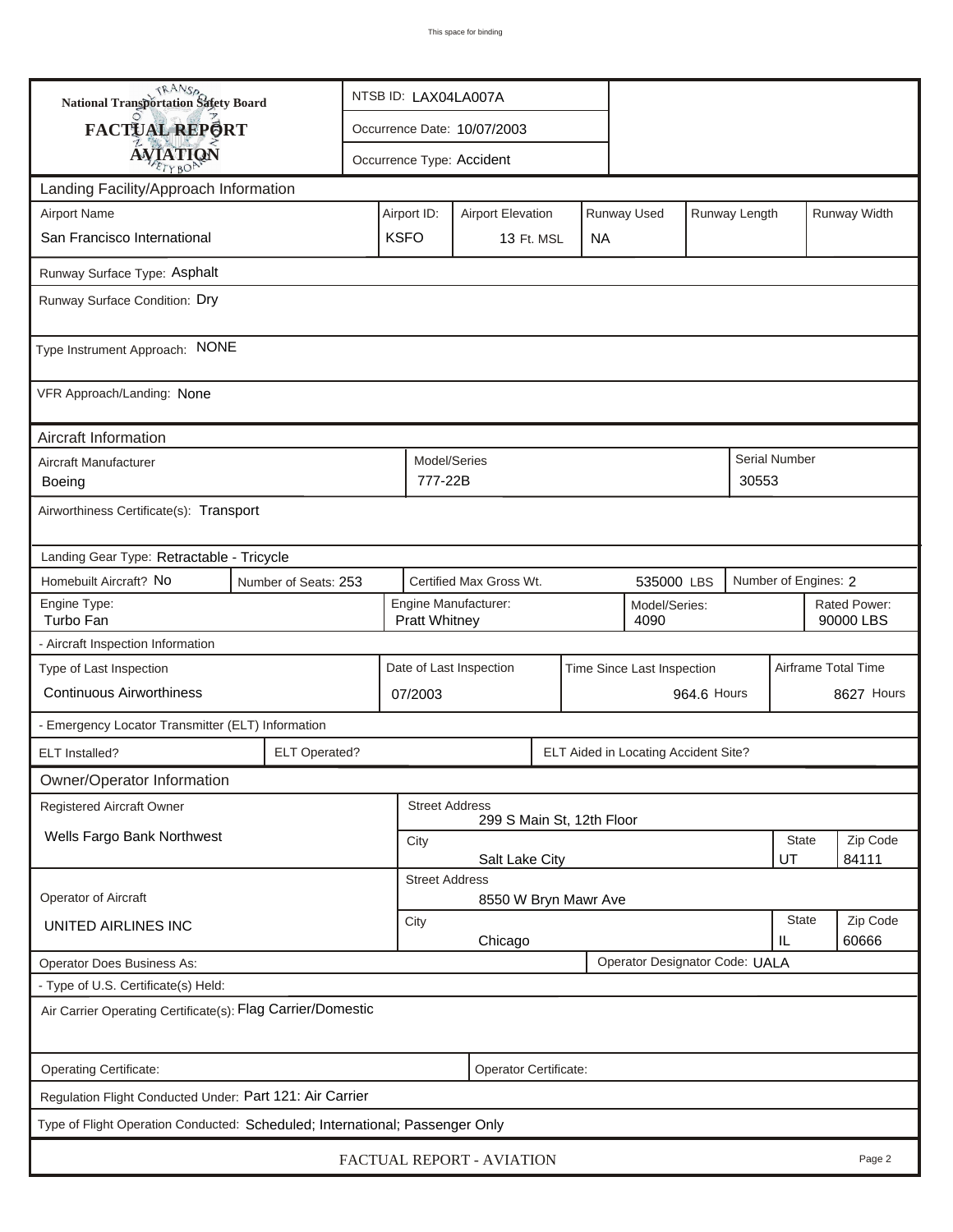|                                                                                                      | <b>National Transportation Safety Board</b><br>NTSB ID: LAX04LA007A |                                                      |                             |                           |         |                    |                    |                                         |                                      |              |  |                                    |                     |
|------------------------------------------------------------------------------------------------------|---------------------------------------------------------------------|------------------------------------------------------|-----------------------------|---------------------------|---------|--------------------|--------------------|-----------------------------------------|--------------------------------------|--------------|--|------------------------------------|---------------------|
| FACTUAL REPORT                                                                                       |                                                                     |                                                      | Occurrence Date: 10/07/2003 |                           |         |                    |                    |                                         |                                      |              |  |                                    |                     |
| <b>AVIATION</b>                                                                                      |                                                                     |                                                      |                             | Occurrence Type: Accident |         |                    |                    |                                         |                                      |              |  |                                    |                     |
|                                                                                                      |                                                                     |                                                      |                             |                           |         |                    |                    |                                         |                                      |              |  |                                    |                     |
| <b>First Pilot Information</b><br>Name                                                               |                                                                     |                                                      |                             |                           |         |                    |                    |                                         |                                      | <b>State</b> |  | Date of Birth                      |                     |
| City                                                                                                 |                                                                     |                                                      |                             |                           |         |                    |                    |                                         |                                      |              |  | Age                                |                     |
| On File                                                                                              |                                                                     |                                                      |                             |                           | On File |                    |                    |                                         |                                      | On File      |  | On File                            | 49                  |
| Seat Occupied: Left<br>Principal Profession: Civilian Pilot<br>Certificate Number: On File<br>Sex: M |                                                                     |                                                      |                             |                           |         |                    |                    |                                         |                                      |              |  |                                    |                     |
| Airline Transport; Flight Instructor; Commercial; Flight Engineer<br>Certificate(s):                 |                                                                     |                                                      |                             |                           |         |                    |                    |                                         |                                      |              |  |                                    |                     |
| Airplane Rating(s):<br>Multi-engine Land; Single-engine Land                                         |                                                                     |                                                      |                             |                           |         |                    |                    |                                         |                                      |              |  |                                    |                     |
| Rotorcraft/Glider/LTA: None                                                                          |                                                                     |                                                      |                             |                           |         |                    |                    |                                         |                                      |              |  |                                    |                     |
| Instrument Rating(s): Airplane                                                                       |                                                                     |                                                      |                             |                           |         |                    |                    |                                         |                                      |              |  |                                    |                     |
| Instructor Rating(s):                                                                                | Airplane Multi-engine; Airplane Single-engine; Instrument Airplane  |                                                      |                             |                           |         |                    |                    |                                         |                                      |              |  |                                    |                     |
| Type Rating/Endorsement for Accident/Incident Aircraft? Yes                                          |                                                                     |                                                      |                             |                           |         |                    |                    | Current Biennial Flight Review? 07/2003 |                                      |              |  |                                    |                     |
| Medical Cert.: Class 1                                                                               |                                                                     | Medical Cert. Status: Valid Medical--no waivers/lim. |                             |                           |         |                    |                    |                                         |                                      |              |  | Date of Last Medical Exam: 12/2003 |                     |
|                                                                                                      |                                                                     |                                                      |                             |                           |         |                    |                    |                                         |                                      |              |  |                                    |                     |
| - Flight Time Matrix                                                                                 | All A/C                                                             | This Make<br>and Model                               | Airplane<br>Single Engine   | Airplane<br>Mult-Engine   |         | Night              | Actual             | Instrument                              | Simulated                            | Rotorcraft   |  | Glider                             | Lighter<br>Than Air |
| <b>Total Time</b>                                                                                    | 12724                                                               | 524                                                  |                             |                           |         |                    |                    |                                         |                                      |              |  |                                    |                     |
| Pilot In Command(PIC)                                                                                |                                                                     |                                                      |                             |                           |         |                    |                    |                                         |                                      |              |  |                                    |                     |
| Instructor                                                                                           |                                                                     |                                                      |                             |                           |         |                    |                    |                                         |                                      |              |  |                                    |                     |
| Last 90 Days                                                                                         | 131                                                                 | 131                                                  |                             |                           |         |                    |                    |                                         |                                      |              |  |                                    |                     |
| Last 30 Days<br>Last 24 Hours                                                                        | 73<br>$\mathbf 0$                                                   | 73<br>$\Omega$                                       |                             |                           |         |                    |                    |                                         |                                      |              |  |                                    |                     |
| Seatbelt Used? Yes                                                                                   |                                                                     |                                                      |                             |                           |         |                    |                    | Toxicology Performed? No                |                                      |              |  | Second Pilot? Yes                  |                     |
|                                                                                                      |                                                                     | Shoulder Harness Used? Yes                           |                             |                           |         |                    |                    |                                         |                                      |              |  |                                    |                     |
|                                                                                                      |                                                                     |                                                      |                             |                           |         |                    |                    |                                         |                                      |              |  |                                    |                     |
| Flight Plan/Itinerary<br>Type of Flight Plan Filed: IFR                                              |                                                                     |                                                      |                             |                           |         |                    |                    |                                         |                                      |              |  |                                    |                     |
| Departure Point                                                                                      |                                                                     |                                                      |                             |                           |         |                    |                    |                                         |                                      |              |  |                                    | Time Zone           |
|                                                                                                      |                                                                     |                                                      |                             |                           |         | <b>State</b><br>CA |                    |                                         | Airport Identifier<br>Departure Time |              |  |                                    |                     |
| San Francisco                                                                                        |                                                                     |                                                      |                             |                           |         |                    |                    | <b>KSFO</b>                             |                                      | 1200         |  |                                    | <b>PDT</b>          |
| Destination                                                                                          |                                                                     |                                                      |                             |                           |         | State              | Airport Identifier |                                         |                                      |              |  |                                    |                     |
| <b>JKIX</b><br>Osaka                                                                                 |                                                                     |                                                      |                             |                           |         |                    |                    |                                         |                                      |              |  |                                    |                     |
| Type of Clearance: None                                                                              |                                                                     |                                                      |                             |                           |         |                    |                    |                                         |                                      |              |  |                                    |                     |
| Class B<br>Type of Airspace:                                                                         |                                                                     |                                                      |                             |                           |         |                    |                    |                                         |                                      |              |  |                                    |                     |
| Weather Information                                                                                  |                                                                     |                                                      |                             |                           |         |                    |                    |                                         |                                      |              |  |                                    |                     |
| Source of Briefing:<br>Unknown                                                                       |                                                                     |                                                      |                             |                           |         |                    |                    |                                         |                                      |              |  |                                    |                     |
| Method of Briefing: Unknown                                                                          |                                                                     |                                                      |                             |                           |         |                    |                    |                                         |                                      |              |  |                                    |                     |
|                                                                                                      |                                                                     |                                                      |                             | FACTUAL REPORT - AVIATION |         |                    |                    |                                         |                                      |              |  |                                    | Page 3              |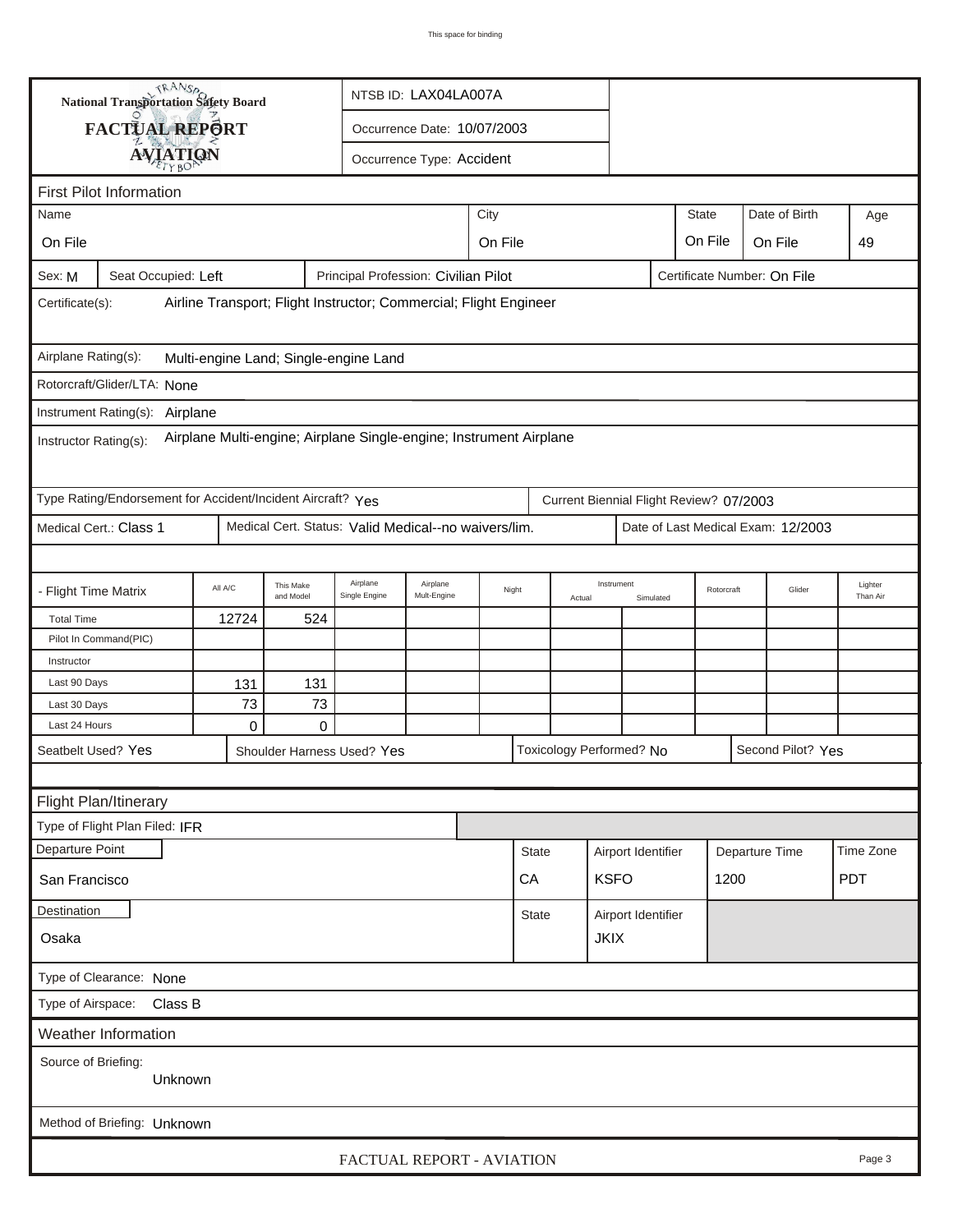|                        | <b>National Transportation Safety Board</b> |                  |                      | NTSB ID: LAX04LA007A        |                     |                                 |    |                                                       |                              |                   |       |     |  |
|------------------------|---------------------------------------------|------------------|----------------------|-----------------------------|---------------------|---------------------------------|----|-------------------------------------------------------|------------------------------|-------------------|-------|-----|--|
|                        | FACTUAL REPORT                              |                  |                      | Occurrence Date: 10/07/2003 |                     |                                 |    |                                                       |                              |                   |       |     |  |
|                        | <b>AVIATION</b>                             |                  |                      | Occurrence Type: Accident   |                     |                                 |    |                                                       |                              |                   |       |     |  |
|                        | Weather Information                         |                  |                      |                             |                     |                                 |    |                                                       |                              |                   |       |     |  |
| WOF ID                 | <b>Observation Time</b>                     | Time Zone        | <b>WOF Elevation</b> |                             |                     | WOF Distance From Accident Site |    |                                                       | Direction From Accident Site |                   |       |     |  |
| <b>KFSO</b>            | 1156                                        | <b>PST</b>       | 13 Ft. MSL           |                             |                     |                                 |    | 0 NM                                                  | 0 Deg. Mag.                  |                   |       |     |  |
|                        | Sky/Lowest Cloud Condition: Few             |                  |                      |                             |                     | Ft. AGL                         |    |                                                       | Condition of Light: Day      |                   |       |     |  |
|                        | Lowest Ceiling: None                        |                  |                      | Ft. AGL                     | Visibility:         |                                 | 10 | <b>SM</b>                                             |                              | Altimeter:        | 29.85 | "Hg |  |
| Temperature:           | 18 °C                                       | Dew Point:       | $13^{\circ}$ C       |                             | Wind Direction: 290 |                                 |    |                                                       |                              | Density Altitude: |       | Ft. |  |
| Wind Speed: 15         |                                             | Gusts:           |                      |                             |                     |                                 |    | Weather Condtions at Accident Site: Visual Conditions |                              |                   |       |     |  |
| Visibility (RVR):      | Ft.                                         | Visibility (RVV) |                      | <b>SM</b>                   |                     | Intensity of Precipitation:     |    |                                                       |                              |                   |       |     |  |
|                        | Restrictions to Visibility: None            |                  |                      |                             |                     |                                 |    |                                                       |                              |                   |       |     |  |
|                        |                                             |                  |                      |                             |                     |                                 |    |                                                       |                              |                   |       |     |  |
| Type of Precipitation: | None                                        |                  |                      |                             |                     |                                 |    |                                                       |                              |                   |       |     |  |
|                        |                                             |                  |                      |                             |                     |                                 |    |                                                       |                              |                   |       |     |  |
|                        | <b>Accident Information</b>                 |                  |                      |                             |                     |                                 |    |                                                       |                              |                   |       |     |  |
|                        | Aircraft Damage: Substantial                |                  | Aircraft Fire: None  |                             |                     |                                 |    | Aircraft Explosion None                               |                              |                   |       |     |  |
|                        | Classification: U.S. Registered/U.S. Soil   |                  |                      |                             |                     |                                 |    |                                                       |                              |                   |       |     |  |
|                        | - Injury Summary Matrix                     | Fatal            | Serious<br>Minor     |                             | None                | <b>TOTAL</b>                    |    |                                                       |                              |                   |       |     |  |
| <b>First Pilot</b>     |                                             |                  |                      |                             | 1                   |                                 |    |                                                       |                              |                   |       |     |  |
| Second Pilot           |                                             |                  |                      |                             | $\mathbf{1}$        |                                 |    |                                                       |                              |                   |       |     |  |
| <b>Student Pilot</b>   |                                             |                  |                      |                             |                     |                                 |    |                                                       |                              |                   |       |     |  |
|                        | Flight Instructor                           |                  |                      |                             |                     |                                 |    |                                                       |                              |                   |       |     |  |
| Check Pilot            |                                             |                  |                      |                             |                     |                                 |    |                                                       |                              |                   |       |     |  |
|                        | <b>Flight Engineer</b>                      |                  |                      |                             |                     |                                 |    |                                                       |                              |                   |       |     |  |
|                        | Cabin Attendants                            |                  |                      |                             | 15                  | 15                              |    |                                                       |                              |                   |       |     |  |
| Other Crew             |                                             |                  |                      |                             | 1                   |                                 |    |                                                       |                              |                   |       |     |  |
| Passengers             |                                             |                  |                      |                             | 253                 | 253                             |    |                                                       |                              |                   |       |     |  |
| - TOTAL ABOARD -       |                                             |                  |                      |                             | 271                 | 271                             |    |                                                       |                              |                   |       |     |  |
| Other Ground           |                                             |                  |                      |                             |                     |                                 |    |                                                       |                              |                   |       |     |  |
|                        | - GRAND TOTAL -                             |                  |                      |                             | 271                 | 271                             |    |                                                       |                              |                   |       |     |  |
|                        |                                             |                  |                      |                             |                     |                                 |    |                                                       |                              |                   |       |     |  |
|                        | FACTUAL REPORT - AVIATION<br>Page 4         |                  |                      |                             |                     |                                 |    |                                                       |                              |                   |       |     |  |